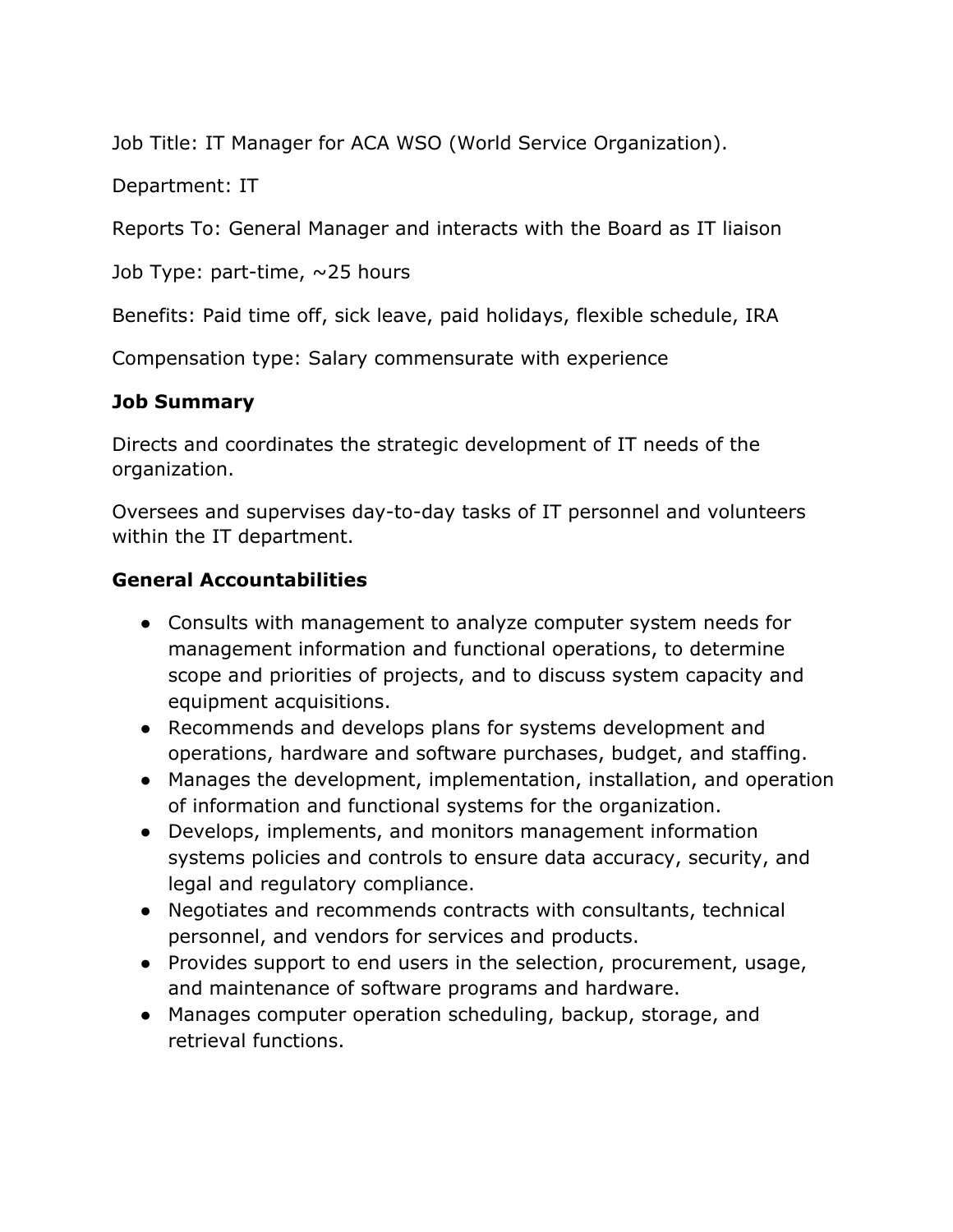- Reviews reports of computer and peripheral equipment production, malfunction, and maintenance to determine costs and impact, and address problems.
- Develops, maintains, and tests disaster recovery plans.
- Performs other related duties as assigned by management.

# **Job Qualifications**

- Education: Bachelor's degree in related field.
- Experience: Minimum 5 year's related experience and/or training.
- Technical:
	- Must be proficient in working with Wordpress, Divi Page Builder, Online Google applications, and DNS.
	- Advantageous to have a working knowledge of Givewp, Google Workspace Mailchimp, Shopify, and Zoho Forms.
	- Ability to troubleshoot network issues and operating systems problems.

## **Skills**

- Working with the General Manager to ensure effective strategy, budget, planning, operation, and maintenance of all computer-based information systems and the information assets of the office
- Ability to manage others, delegate responsibility and provide support.
- Ability to meet deadlines.
- Ability to gain the respect and confidence of other team members.
- Have a high level of energy, positive attitude, and possess a selfless attitude for the benefit of the organization.
- Must contribute to the organization and the profession in a meaningful, substantive way.
- Must demonstrate a clear talent for understanding, motivating and inspiring our volunteers, consultants, and staff.
- Must be able to professionally represent the organization in all communications.
- Flexibility in working with uncertainty.

Additional Programs ACA WSO uses –the paid IT special worker should be knowledgeable in almost all of these (few exceptions such as specialty programs like Adobe In-Design and QuickBooks where there are other special workers)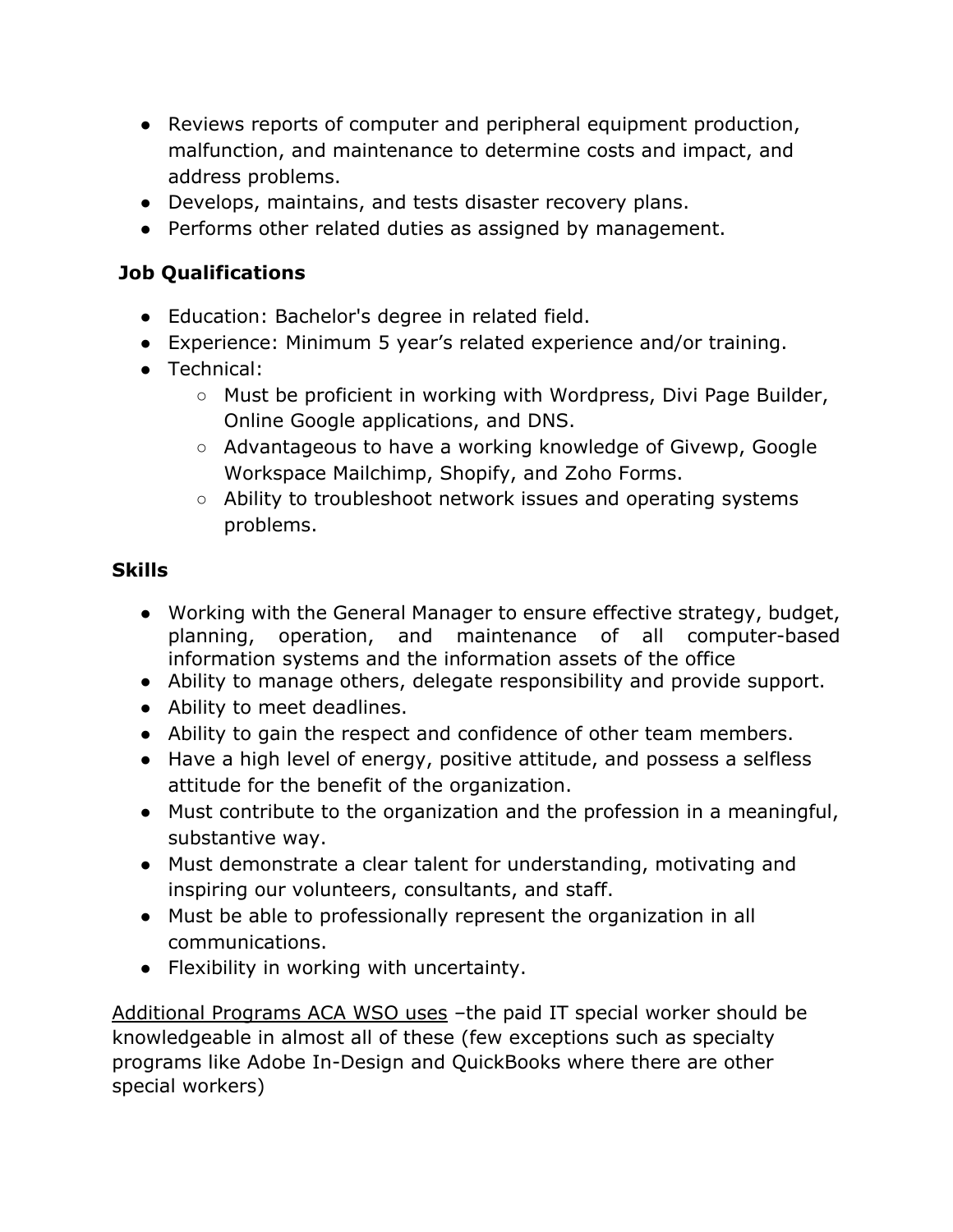- 1. Accounting
	- a. QuickBooks general ledger
	- b. Right Networks accounting hosting
	- c. Webgility accounting integrations
- 2. Archival Software
	- a. Preservica
- 3. Business Messaging
	- a. Slack
- 4. Calendar Systems
	- a. The Events Calendar
	- b. Teamup
- 5. Custom Programs
	- a. Meeting Database
	- b. Daily Meditation Delivery System
- 6. Design Software
	- a. Adobe In-Design
- 7. Donations
	- a. GiveWP
- 8. Email
- a. Google Workspace
- 9. Flow Charts
	- a. Diagrams.net
- 10. Integrations a. Zapier
	-
- 11. Mailings a. Mailchimp
- 12. Office Software
	- a. Microsoft Office
- 13. Online Storage
	- a. Google Drive
	- b. Drop Box
	- c. One Drive
- 14. Password Management
	- a. Dashlane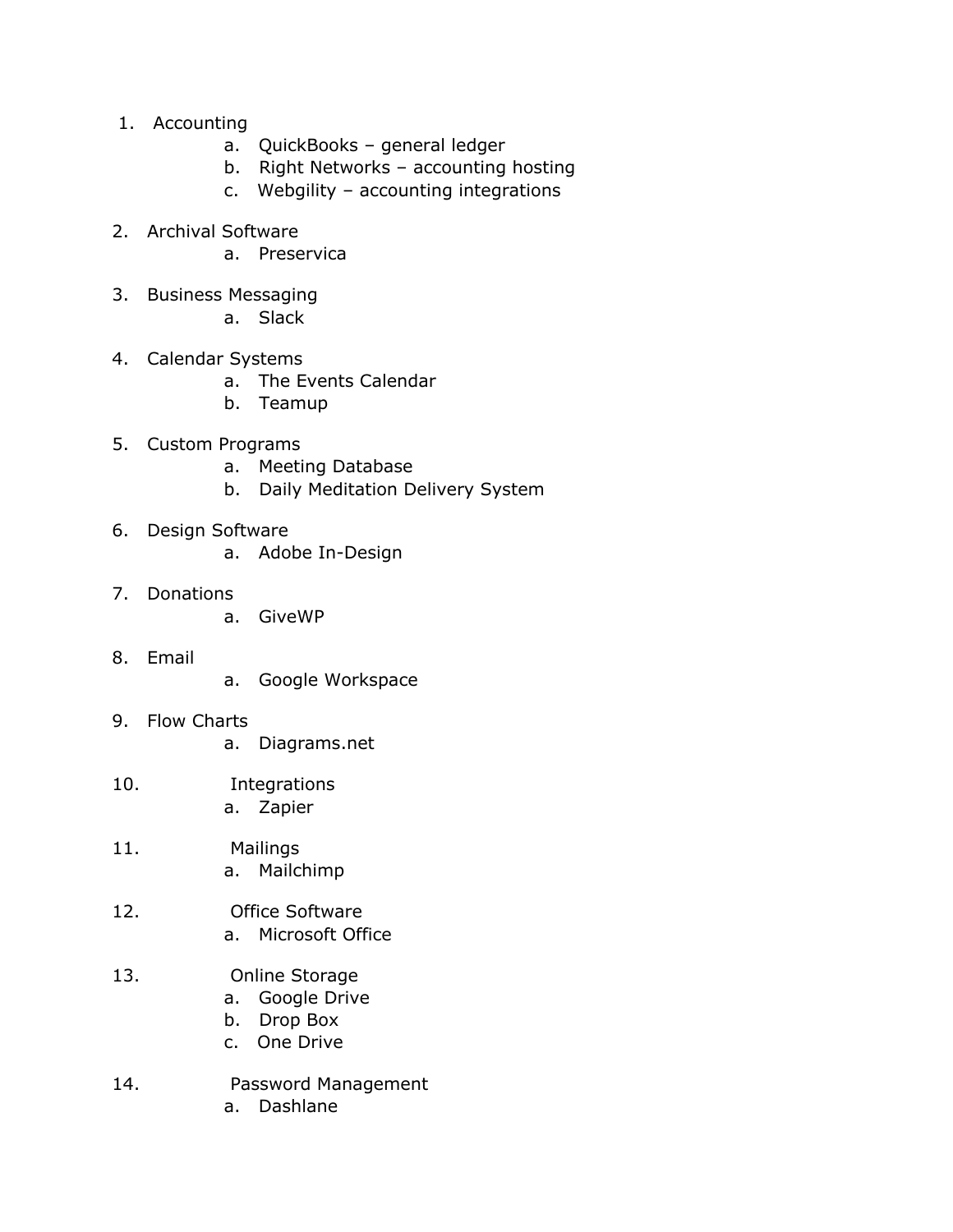| 15. | <b>PDF</b><br>a. Adobe Acrobat                                                                                                                                                                                                                                                                                                                                                                                              |
|-----|-----------------------------------------------------------------------------------------------------------------------------------------------------------------------------------------------------------------------------------------------------------------------------------------------------------------------------------------------------------------------------------------------------------------------------|
| 16. | Phone System<br>a. Intermedia Unite                                                                                                                                                                                                                                                                                                                                                                                         |
| 17. | Polling/Elections<br>a. Election Buddy<br>b. QuestionPro<br>c. Survey Monkey                                                                                                                                                                                                                                                                                                                                                |
| 18. | Project Management<br>Smartsheet<br>a.<br>b. Zoho Project                                                                                                                                                                                                                                                                                                                                                                   |
| 19. | Sales Platform<br>a. Shopify<br>b. Amazon FBA                                                                                                                                                                                                                                                                                                                                                                               |
| 20. | <b>Transcription Software</b><br>a. Otter.ai                                                                                                                                                                                                                                                                                                                                                                                |
| 21. | Video Conferencing<br>a. Zoom                                                                                                                                                                                                                                                                                                                                                                                               |
| 22. | Video Streaming<br><b>IBM Watson</b><br>a.                                                                                                                                                                                                                                                                                                                                                                                  |
| 23. | Websites<br>Domain Registration - Go Daddy<br>a.<br>Web Hosting - A2 Hosting<br>b.<br>Content Management System (CMS) - Wordpress<br>c.<br>Page Builder - Divi/Elegant Themes<br>d.<br>Content Delivery Network (CDN) - Cloudflare<br>e.<br>f.<br>Web Application Firewall (WAP) - Cloudflare<br>Endpoint Firewall - Wordfence<br>g.<br>h.<br>Security Scanners - WPScan & Patchstack<br>Website Backup - Updraftplus<br>i. |
| 24. | Webforms<br><b>Gravity Forms</b><br>a.<br>Zoho Earma                                                                                                                                                                                                                                                                                                                                                                        |

b. Zoho Forms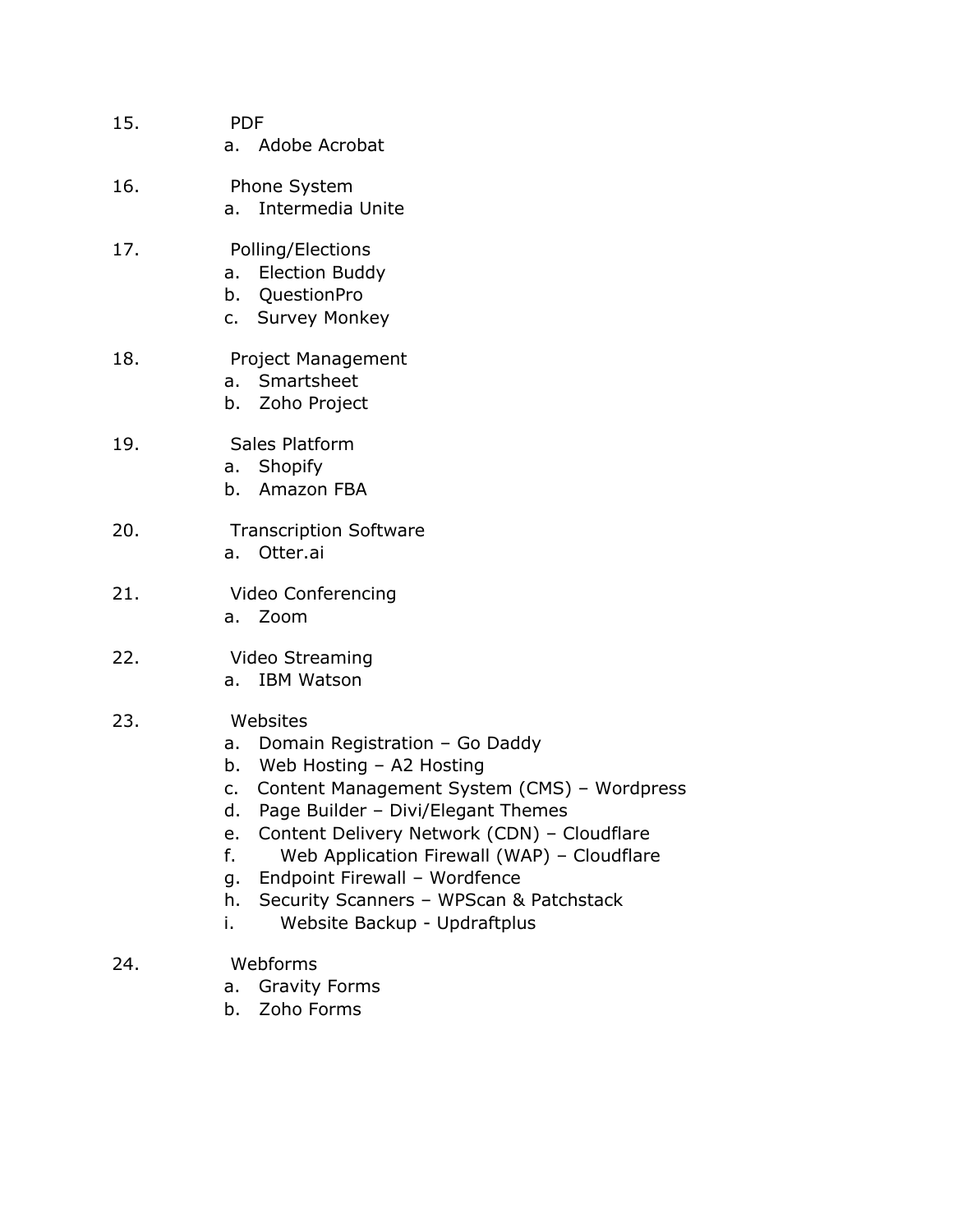# **List of typical duties for IT manager**

#### *Weekly*

- 1. Webserver Security
	- a. Deployment of plugin updates on test server that require manual review
	- b. Respond to firewall and security scanner alerts
	- c. Ensure web backups are posting properly

## 2. IT Requests

- a. Website posting
- b. Email updates

c. Any number of requests from the various programs from the list

#### 3. Business IT

- a. Research potential programs
- b. Coordinate with subject matter experts
- c. Support business workflows by providing technical assistance
- d. Participate in trainings
- 4. Meetings
	- a. IT Committee
	- b. Website Redesign Subcommittee
	- c. Meeting List Maintenance Subcommittee
	- d. Business IT Subcommittee
	- e. Business Operations Collaboration Committee

f. Meetings of other committees and projects as needed (frequency varies from multiple times a month to multiple times a week)

g. Meet with Next Level (website design contractor)

## 5. Supervision

a. Meet with IT committee volunteers to assist with their projects/issues

b. Meet with fellowship members to discuss their IT concerns